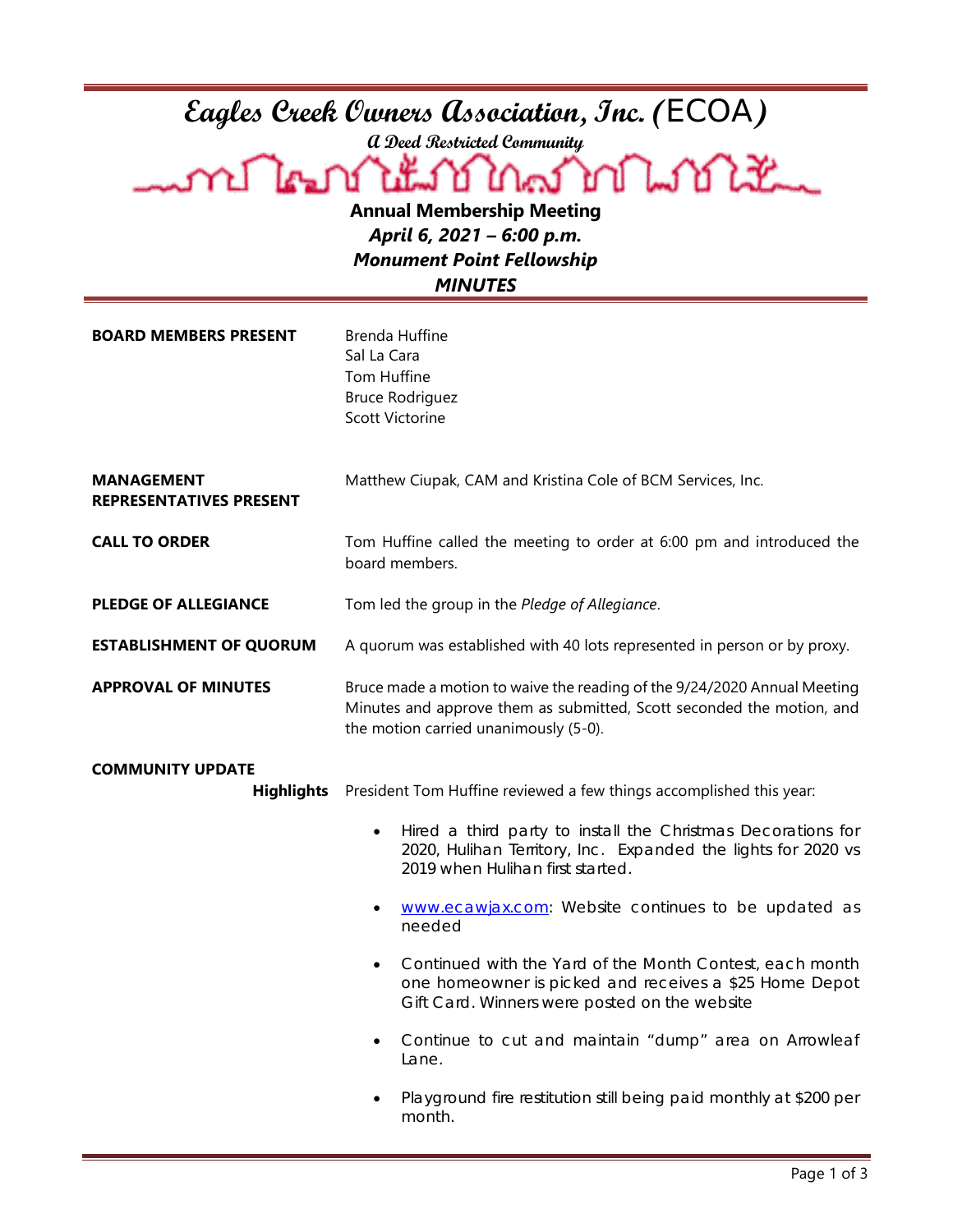- Kernan sign facelift with new lighting, granite sign, and landscaping. Feedback has been awesome.
- Preservation of documents happened in fall 2020 for an additional 30 years.
- Repaired damaged sign (Car Accident) with upgraded granite slab to Soaring flight way entrance, both sides.
- 9 new cluster mailboxes in Eagles Creek phase one.
- New trees installed as a buffer between Blue Sky and Waterfall Drive retention pond
- New no trespassing signs put up at Eagles Creek Retention Ponds along Kernan.
- New granite signs at American Eagle to be installed asap.
- Mowing of Ashley Melisse to happen asap.
- Pressure wash vinyl fence to happen asap.
- **Financial Update** As of 12/31/20, the total asset value of Eagles Creek OA was \$178,922 and last year at this time, it was \$173,153.
	- Cash in Bank as of April 5, 2021- \$193,327, this time last year it was \$219,249.
	- Assessments receivable outstanding for 2020 was made up of 9 homeowners for \$7,645. This time last year it was 9 homeowners was \$8,626.
	- Currently there are 4 mortgage foreclosures and 42 bank/rental corporation owned properties… last year at this time there were 4 mortgage foreclosures and 41 bank/corporation owned properties.

## **ELECTIONS**

**`**

Tom opened the floor for nominations. Nominations as such- Harry Anderson, Lauren Prater, and Lynette Lemay to go with the existing board. Tom motioned to close the floor from nominations, seconded by Sal. Passed 5-0

Each candidate gave a brief introduction and explained why they wanted to serve on the Board. One homeowner from the membership asked everyone running if they knew the purpose of an HOA? Each member gave their answer.

Ballots were cast and one (1) volunteers from the membership helped count the ballots. The results are as such: